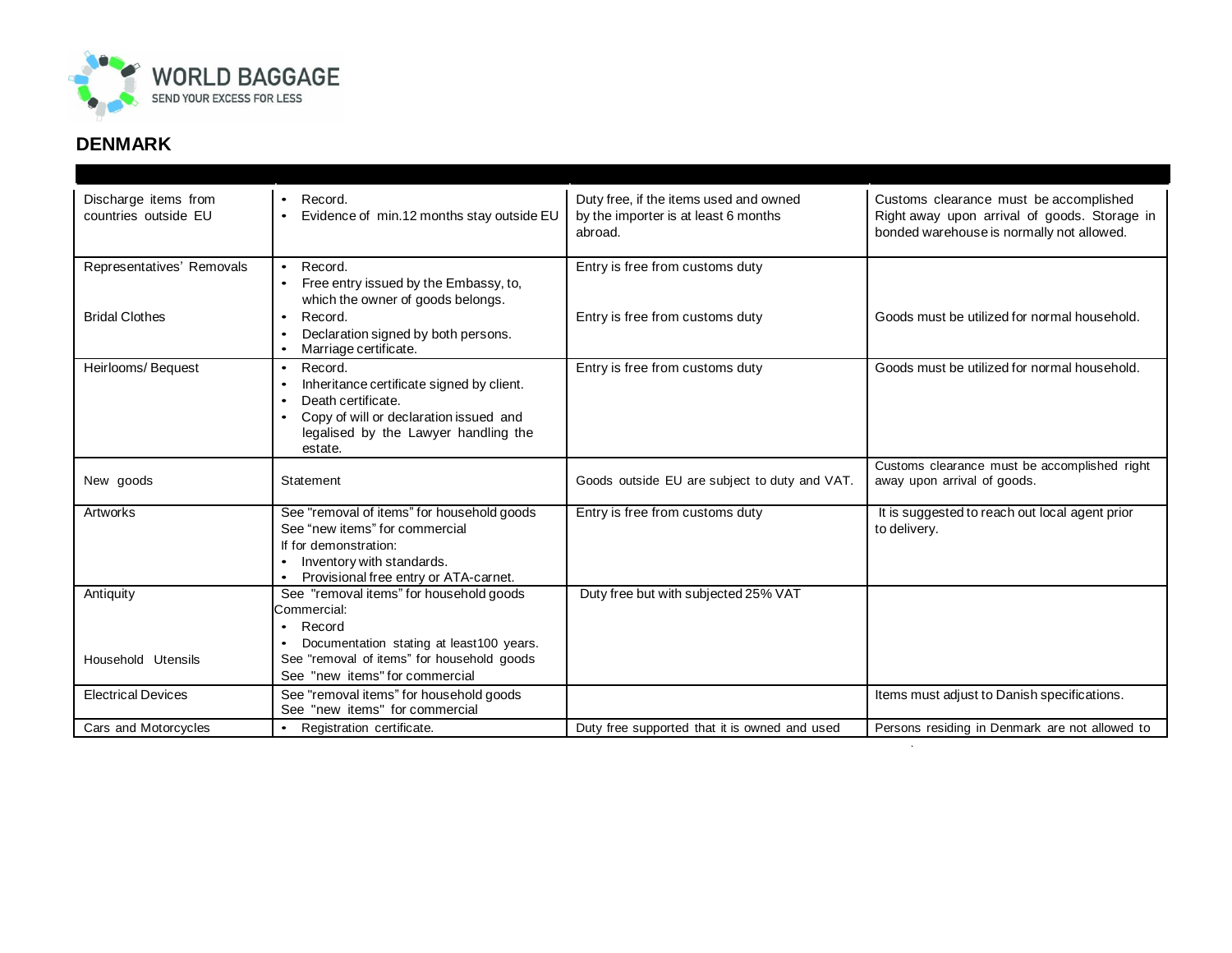

## **DENMARK**

|                              | <del>oroon mouranoo oaru Timu Fari</del> y                                                                   | udionau - thu uudhin y di hudut u muhimu dha                                                  | ן טעוסגטו טע אטרווטוטס טעגסועט גווט טטעוווגר                                                                                             |
|------------------------------|--------------------------------------------------------------------------------------------------------------|-----------------------------------------------------------------------------------------------|------------------------------------------------------------------------------------------------------------------------------------------|
|                              |                                                                                                              | imported with household items by an importer,<br>who resided abroad at least 12 months        |                                                                                                                                          |
|                              |                                                                                                              | subject to high registration tax (100-200%)                                                   |                                                                                                                                          |
|                              |                                                                                                              | 100 to 200%)                                                                                  |                                                                                                                                          |
| Other vehicles               | See "removal of items" for household goods<br>See "new items" for commercial                                 |                                                                                               | Primarily there are a many particular policies<br>for trade in of motor driven vehicles to<br>Denmark. It is suggested to approach local |
|                              |                                                                                                              |                                                                                               | agent prior to shipment                                                                                                                  |
| <b>Gifts and Remembrance</b> | Use EEC rules.                                                                                               |                                                                                               |                                                                                                                                          |
| Accompanied luggage          | Nothing particular                                                                                           | Entry is free from customs duty                                                               |                                                                                                                                          |
| Machines, implements and     | See "new items".                                                                                             |                                                                                               | Under some conditions, there are particular                                                                                              |
| spare pieces                 |                                                                                                              |                                                                                               | policy for technical equipment, spare parts etc.,<br>It is suggested to approach local agent prior to<br>shipment.                       |
| Wine                         | Record<br>$\bullet$<br>Certificate of origin.                                                                | Approx.total DKK 20, - per bottle<br>(Duty, tax and VAT)                                      | Maximum trade in of 60 bottles can be approved<br>as household goods.                                                                    |
| Liquor                       | Record.<br>$\bullet$<br>Certificate of origin.                                                               | Maximum 5 litres are permitted.<br>Approx. total DKK 200, - per bottle<br>(Duty, tax and VAT) | Strict control by import results expensive taxes.<br>It is not advisable to include spirits in removals.                                 |
| <b>Tobacco products</b>      | Record.<br>$\bullet$<br>Certificate of origin.                                                               | Approx. total DKK 225, - per cardon (200).<br>(Duty, tax and VAT)                             | Strict control by import results expensive taxes.<br>It is not advisable to include spirits in removals.                                 |
| <b>Tinned goods</b>          | For small quantity trade in with household<br>goods, see "removal goods"; If not.<br>Veterinary certificate. | Rules may subject depending the item                                                          |                                                                                                                                          |
|                              | Origin certificate.                                                                                          |                                                                                               |                                                                                                                                          |
| General food                 | Rules applied like in "tinned goods".                                                                        |                                                                                               |                                                                                                                                          |
| <b>Hazardous items</b>       | Hunting / Shotguns if imported with household                                                                | None                                                                                          |                                                                                                                                          |
|                              | goods, see "removal goods"; others:                                                                          |                                                                                               |                                                                                                                                          |
|                              | Import licence from Ministry of Justice,                                                                     |                                                                                               |                                                                                                                                          |
|                              | issued through local Police office.                                                                          |                                                                                               |                                                                                                                                          |
|                              | Shooting permit.                                                                                             |                                                                                               |                                                                                                                                          |